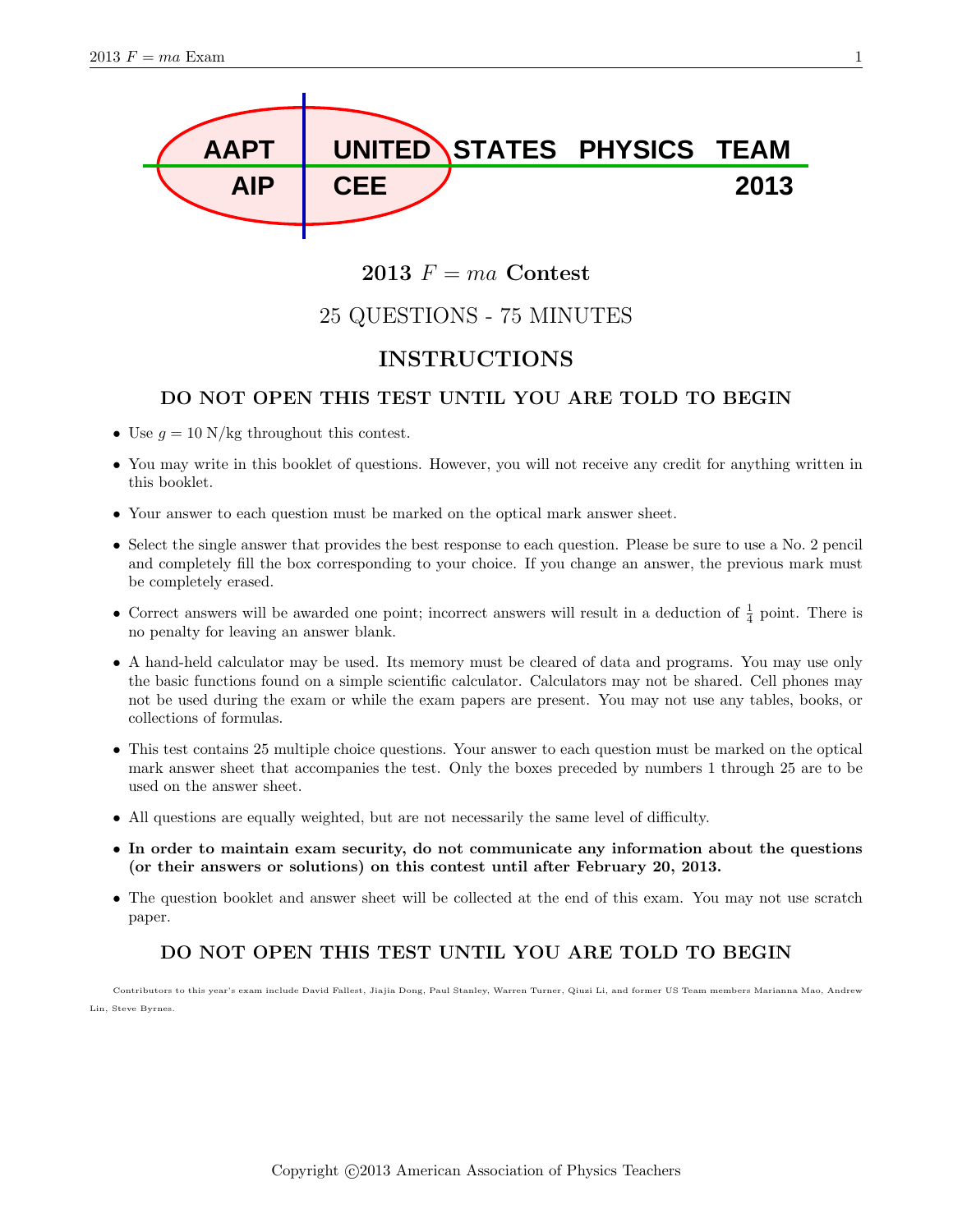- 1. An observer stands on the side of the front of a stationary train. When the train starts moving with constant acceleration, it takes 5 seconds for the first car to pass the observer. How long will it take for the 10th car to pass?
	- (A) 1.07s
	- (B) 0.98s
	- (C) 0.91s
	- (D) 0.86s
	- (E) 0.81s
- 2. Jordi stands 20 m from a wall and Diego stands 10 m from the same wall. Jordi throws a ball at an angle of 30° above the horizontal, and it collides elastically with the wall. How fast does Jordi need to throw the ball so that Diego will catch it? Consider Jordi and Diego to be the same height, and both are on the same perpendicular line from the wall.
	- (A) 11 m/s
	- (B) 15 m/s
	- (C) 19 m/s
	- (D) 30 m/s
	- (E) 35 m/s
- 3. Tom throws a football to Wes, who is a distance  $l$  away. Tom can control the time of flight  $t$  of the ball by choosing any speed up to  $v_{max}$  and any launch angle between  $0°$  and  $90°$ . Ignore air resistance and assume Tom and Wes are at the same height. Which of the following statements is incorrect?
	- (A) If  $v_{max} < \sqrt{gl}$ , the ball cannot reach Wes at all.
	- (B) Assuming the ball can reach Wes, as  $v_{max}$  increases with l held fixed, the minimum value of t decreases.
	- (C) Assuming the ball can reach Wes, as  $v_{max}$  increases with l held fixed, the maximum value of t increases.
	- (D) Assuming the ball can reach Wes, as l increases with  $v_{max}$  held fixed, the minimum value of t increases.
	- (E) Assuming the ball can reach Wes, as l increases with  $v_{max}$  held fixed, the maximum value of t increases.
- 4. The sign shown below consists of two uniform legs attached by a frictionless hinge. The coefficient of friction between the ground and the legs is  $\mu$ . Which of the following gives the maximum value of  $\theta$  such that the sign will not collapse?



- (A)  $\sin \theta = 2\mu$
- (B)  $\sin \theta/2 = \mu/2$
- (C) tan  $\theta/2 = \mu$
- (D) tan  $\theta = 2\mu$
- (E) tan  $\theta/2 = 2\mu$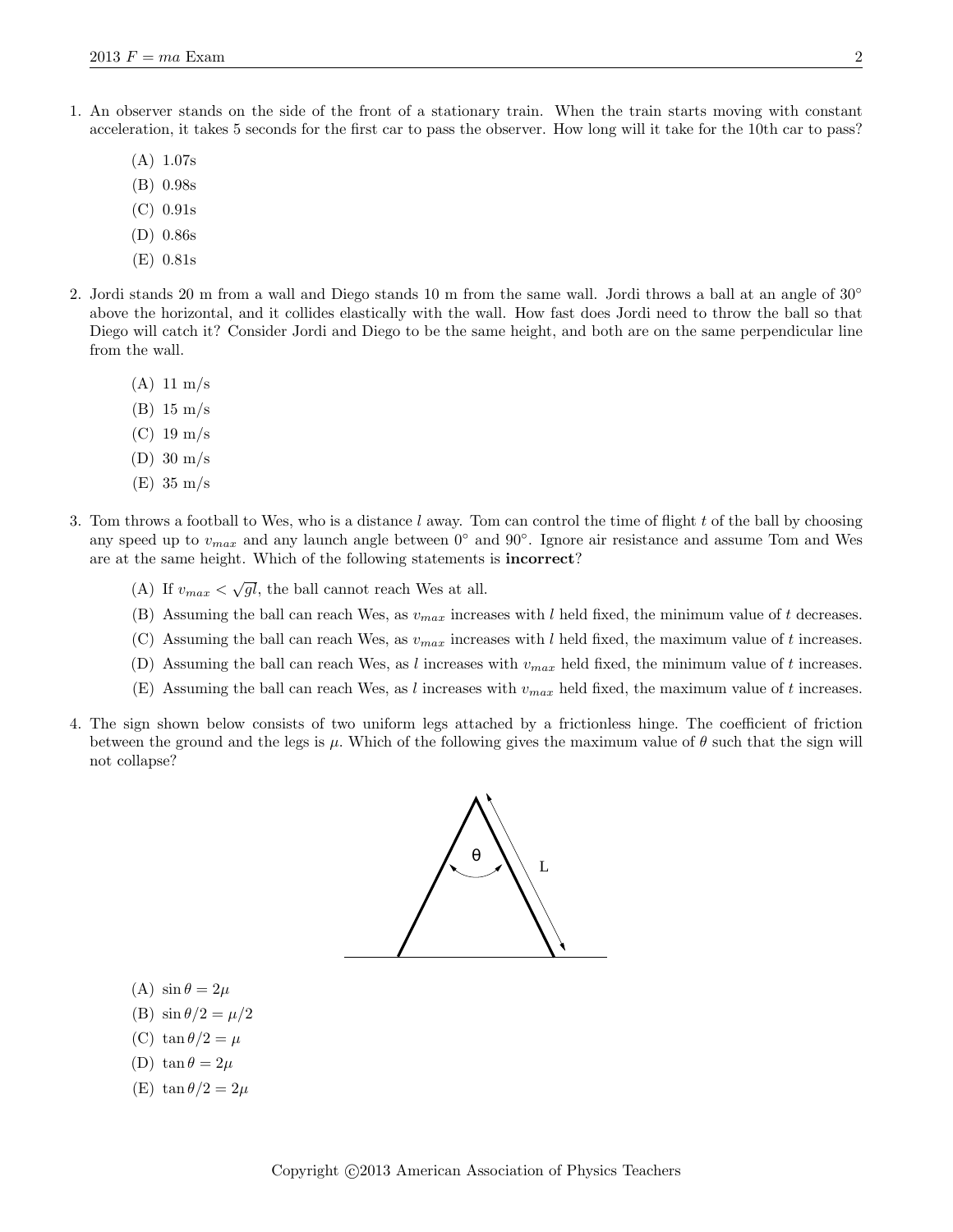#### The following information applies to questions 5 and 6

A student steps onto a stationary elevator and stands on a bathroom scale. The elevator then travels from the top of the building to the bottom. The student records the reading on the scale as a function of time.



5. At what time(s) does the student have maximum downward velocity?

- (A) At all times between 2 s and 4 s
- (B) At 4 s only
- (C) At all times between 4 s and 22 s
- (D) At 22 s only
- (E) At all times between 22 s and 24 s
- 6. How tall is the building?
	- (A) 50 m
	- (B) 80 m
	- (C) 100 m
	- (D) 150 m
	- (E) 400 m
- 7. A light car and a heavy truck have the same momentum. The truck weighs ten times as much as the car. How do their kinetic energies compare?
	- (A) The truck's kinetic energy is larger by a factor of 100
	- (B) They truck's kinetic energy is larger by a factor of 10
	- (C) They have the same kinetic energy
	- (D) The car's kinetic energy is larger by a factor of 10
	- (E) The car's kinetic energy is larger by a factor of 100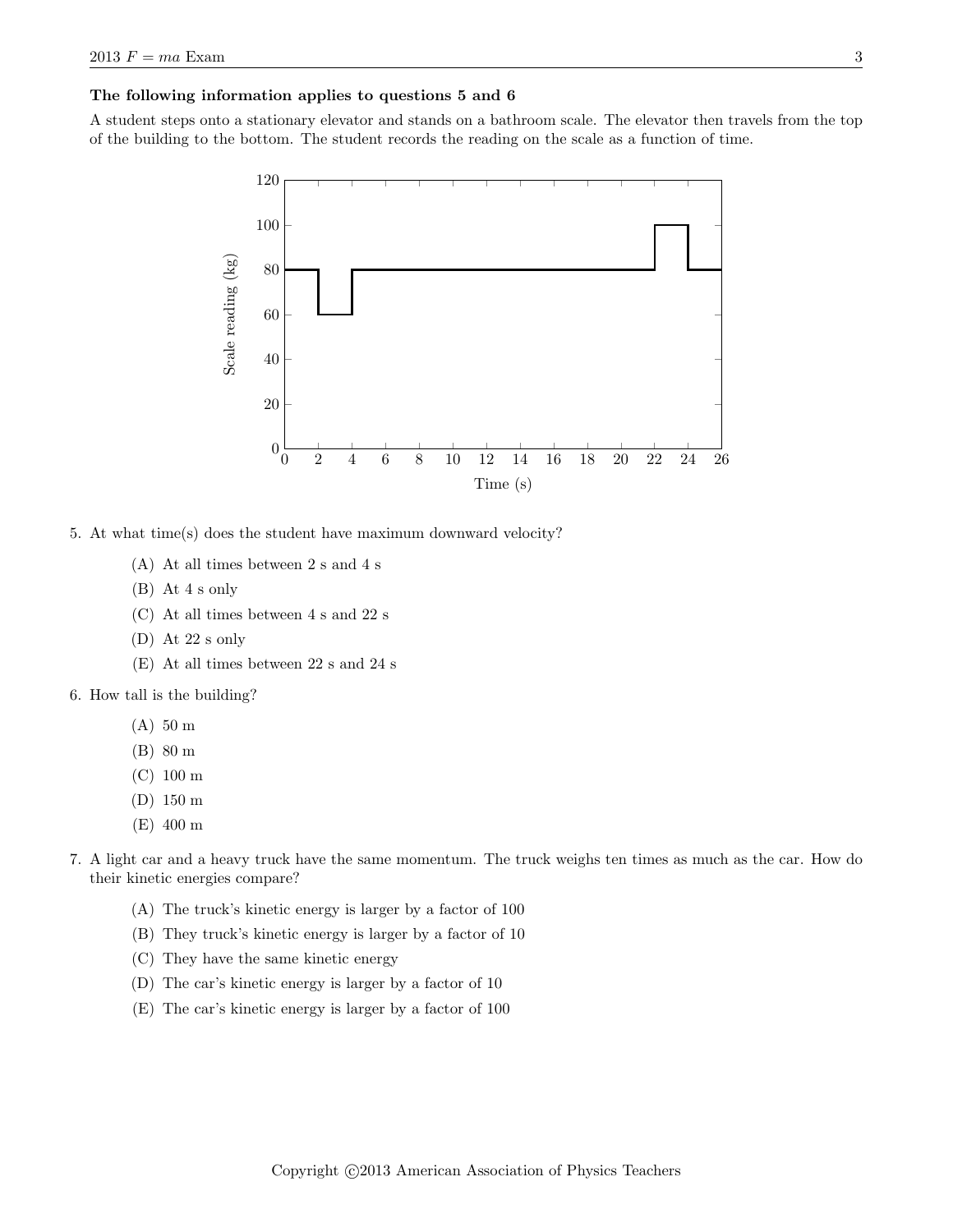### The following information applies to questions 8 and 9

A truck is initially moving at velocity v. The driver presses the brake in order to slow the truck to a stop. The brake applies a constant force  $F$  to the truck. The truck rolls a distance x before coming to a stop, and the time it takes to stop is t.

- 8. Which of the following expressions is equal the initial kinetic energy of the truck (i.e. the kinetic energy before the driver starts braking)?
	- $(A)$   $Fx$
	- $(B)$   $Fvt$
	- $(C)$   $Fxt$
	- $(D)$   $Ft$
	- (E) Both (a) and (b) are correct
- 9. Which of the following expressions is equal the initial momentum of the truck (i.e. the momentum before the driver starts braking)?
	- $(A)$   $Fx$
	- $(B) \tFt/2$
	- $(C)$   $Fxt$
	- $(D) 2Ft$
	- $(E) 2Fx/v$

10. Which of the following can be used to distinguish a solid ball from a hollow sphere of the same radius and mass?

- (A) Measurements of the orbit of a test mass around the object.
- (B) Measurements of the time it takes the object to roll down an inclined plane.
- (C) Measurements of the tidal forces applied by the object to a liquid body.
- (D) Measurements of the behavior of the object as it floats in water.
- (E) Measurements of the force applied to the object by a uniform gravitational field.
- 11. A right-triangular wooden block of mass M is at rest on a table, as shown in figure. Two smaller wooden cubes, both with mass  $m$ , initially rest on the two sides of the larger block. As all contact surfaces are frictionless, the smaller cubes start sliding down the larger block while the block remains at rest. What is the normal force from the system to the table?



- $(A)$  2mg
- (B)  $2mg + Mg$
- (C)  $mg + Mg$
- (D)  $Mg + mg(\sin \alpha + \sin \beta)$
- (E)  $Mg + mg(\cos \alpha + \cos \beta)$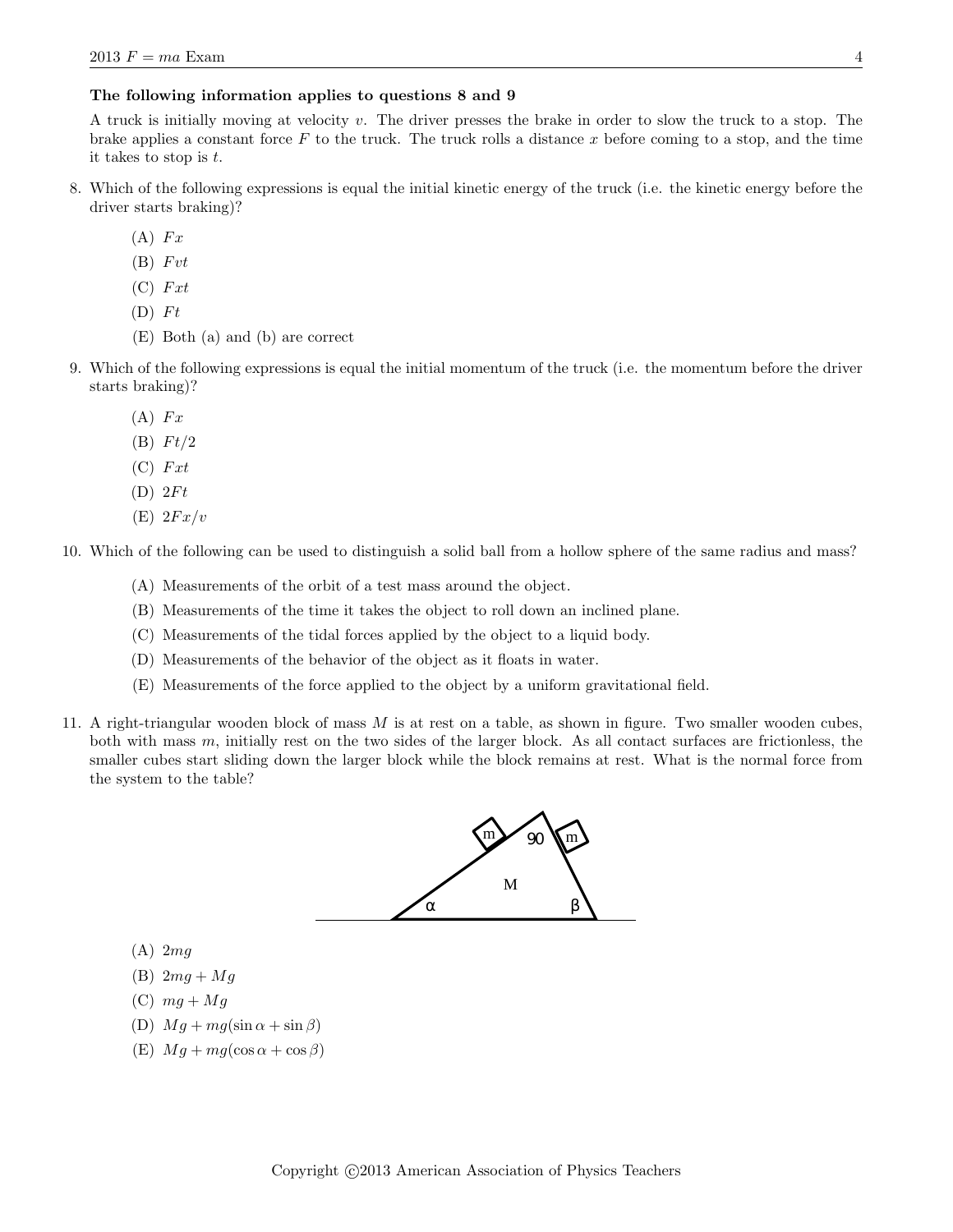12. A spherical shell of mass  $M$  and radius  $R$  is completely filled with a frictionless fluid, also of mass  $M$ . It is released from rest, and then it rolls without slipping down an incline that makes an angle  $\theta$  with the horizontal. What will be the acceleration of the shell down the incline just after it is released? Assume the acceleration of free fall is  $g$ .

The moment of inertia of a thin shell of radius r and mass m about the center of mass is  $I = \frac{2}{3}mr^2$ ; the moment of inertia of a solid sphere of radius r and mass m about the center of mass is  $I = \frac{2}{5}mr^2$ .

- (A)  $a = g \sin \theta$ (B)  $a = \frac{3}{4}g\sin\theta$ (C)  $a = \frac{1}{2}g\sin\theta$ (D)  $a = \frac{3}{8}g\sin\theta$ (E)  $a = \frac{3}{5}g\sin\theta$
- 13. There is a ring outside of Saturn. In order to distinguish if the ring is actually a part of Saturn or is instead part of the satellites of Saturn, we need to know the relation between the velocity  $v$  of each layer in the ring and the distance  $R$  of the layer to the center of Saturn. Which of the following statements is correct?
	- (A) If  $v \propto R$ , then the layer is part of Saturn.
	- (B) If  $v^2 \propto R$ , then the layer is part of the satellites of Saturn.
	- (C) If  $v \propto 1/R$ , then the layer is part of Saturn.
	- (D) If  $v^2 \propto 1/R$ , then the layer is part of Saturn.
	- (E) If  $v \propto R^2$ , then the layer is part of the satellites of Saturn.
- 14. A cart of mass m moving at 12 m/s to the right collides elastically with a cart of mass 4.0 kg that is originally at rest. After the collision, the cart of mass m moves to the left with a velocity of 6.0 m/s. Assuming an elastic collision in one dimension only, what is the velocity of the center of mass  $(v_{\rm cm})$  of the two carts before the collision?
	- (A)  $v_{\rm cm} = 2.0 \text{ m/s}$
	- (B)  $v_{\rm cm} = 3.0 \text{ m/s}$
	- (C)  $v_{\rm cm} = 6.0 \text{ m/s}$
	- (D)  $v_{\rm cm} = 9.0 \text{ m/s}$
	- (E)  $v_{\rm cm} = 18 \text{ m/s}$
- 15. A uniform rod is partially in water with one end suspended, as shown in figure. The density of the rod is 5/9 that of water. At equilibrium, what portion of the rod is above water?



- (A) 0.25
- (B) 0.33
- (C) 0.5
- (D) 0.67
- (E) 0.75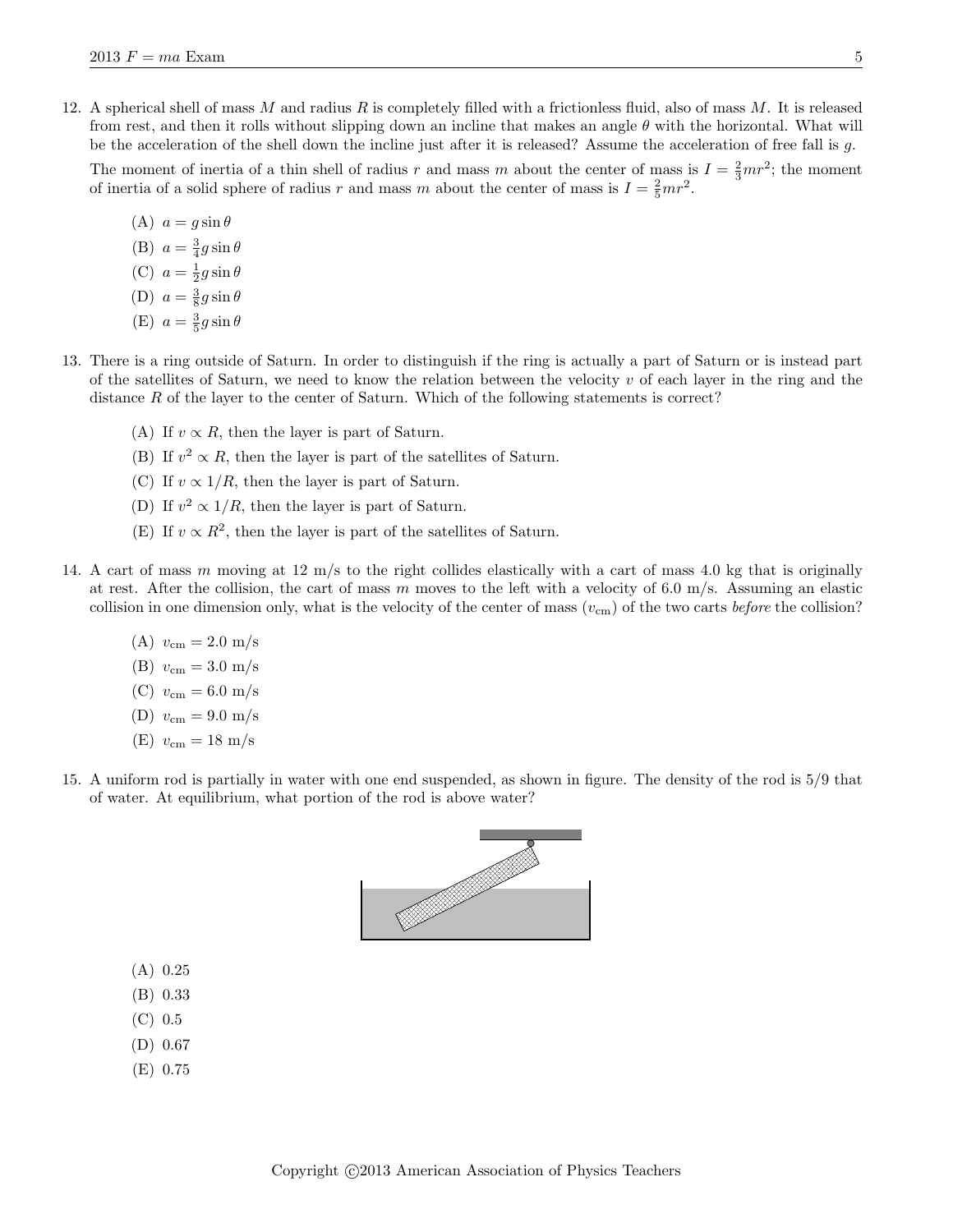16. Inspired by a problem from the 2012 International Physics Olympiad, Estonia.

A very large number of small particles forms a spherical cloud. Initially they are at rest, have uniform mass density per unit volume  $\rho_0$ , and occupy a region of radius  $r_0$ . The cloud collapses due to gravitation; the particles do not interact with each other in any other way.

How much time passes until the cloud collapses fully? (The constant 0.5427 is actually  $\sqrt{\frac{3\pi}{32}}$ .)

- $(A)$   $\frac{0.5427}{r_1^2 \sqrt{C_2}}$  $r_0$  $\frac{1.54}{2,7}$  $G\rho_0$  $(B)$  $r_0$ √  $G\rho_0$  $(C)$  $\frac{0}{\sqrt{r_0}}$  $\frac{1}{2}$  $G\rho_0$  $(D)$  $\frac{0.5427}{\sqrt{2}}$  $G\rho_0$  $(E) \frac{0.5427}{\sqrt{G \rho_0}} r_0$
- 17. Two small, equal masses are attached by a lightweight rod. This object orbits a planet; the length of the rod is smaller than the radius of the orbit, but not negligible. The rod rotates about its axis in such a way that it remains vertical with respect to the planet.
	- Is there a force in the rod? If so, is it tension or compression?
	- Is the equilibrium stable, unstable, or neutral with respect to a small perturbation in the angle of the rod? (Assume this perturbation maintains the rate of rotation, so that in the co-rotating frame the rod is still stationary but at an angle to the vertical.)



- (A) There is no force in the rod; the equilibrium is neutral.
- (B) The rod is in tension; the equilibrium is stable.
- (C) The rod is in compression; the equilibrium is stable.
- (D) The rod is in tension; the equilibrium is unstable.
- (E) The rod is in compression; the equilibrium is unstable.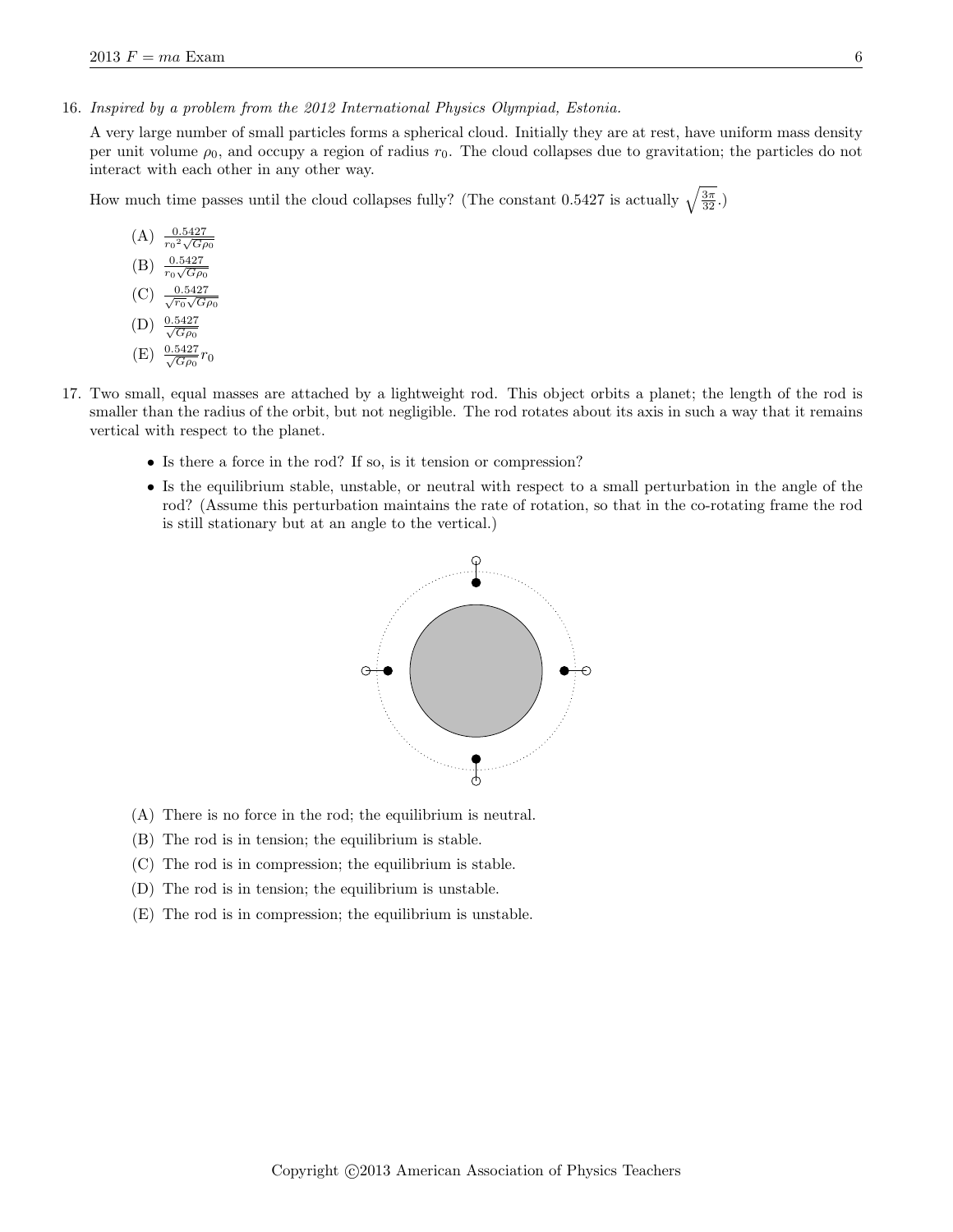18. Two point particles, each of mass 1 kg, begin in the state shown below.



The system evolves through internal forces only. Which of the following could be the state after some time has passed?

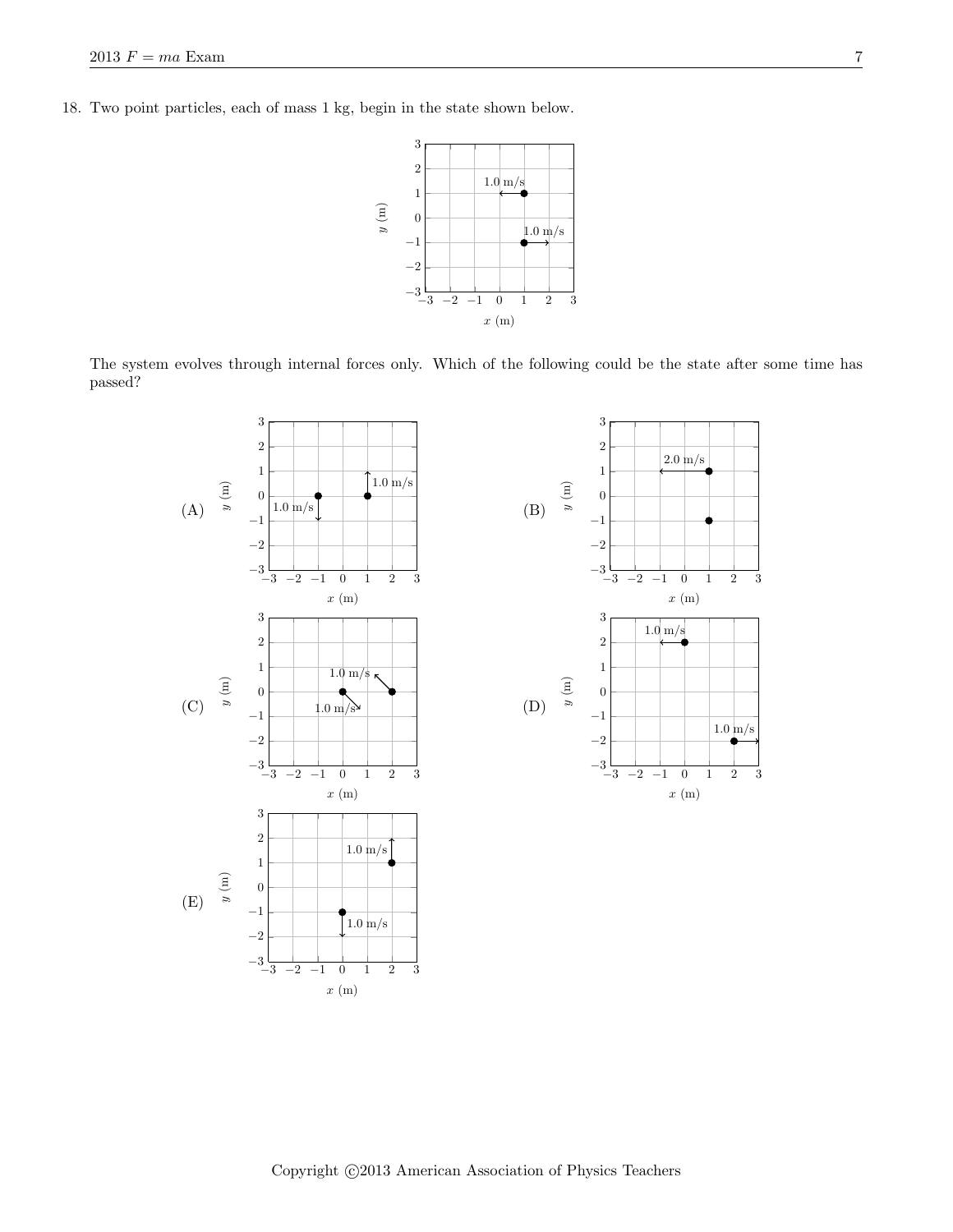### The following information applies to questions 19, 20, and 21.

A simple pendulum experiment is constructed from a point mass  $m$  attached to a pivot by a massless rod of length L in a constant gravitational field. The rod is released from an angle  $\theta_0 < \pi/2$  at rest and the period of motion is found to be  $T_0$ . Ignore air resistance and friction.

19. At what angle  $\theta_g$  during the swing is the tension in the rod the greatest?

- (A) The tension is the greatest at the point  $\theta_g = \theta_0$ .
- (B) The tension is the greatest at the point  $\theta_g = 0$ .
- (C) The tension is the greatest at an angle  $\theta_g$  with  $0 < \theta_g < \theta_0$ .
- (D) The tension is constant.
- (E) None of the above is true for all values of  $\theta_0$  with  $0 < \theta_0 < \pi/2$ .
- 20. What is the maximum value of the tension in the rod?
	- $(A)$  mg
	- (B) 2mg
	- (C)  $mL\theta_0/T_0^2$
	- (D)  $mg \sin \theta_0$
	- (E)  $mg(3-2\cos\theta_0)$
- 21. The experiment is repeated with a new pendulum with a rod of length 4L, using the same angle  $\theta_0$ , and the period of motion is found to be  $T$ . Which of the following statements is correct?
	- (A)  $T = 2T_0$  regardless of the value of  $\theta_0$ .
	- (B)  $T > 2T_0$  with  $T \approx 2T_0$  if  $\theta_0 \ll 1$ .
	- (C)  $T < 2T_0$  with  $T \approx 2T_0$  if  $\theta_0 \ll 1$ .
	- (D)  $T > 2T_0$  for some values of  $\theta_0$  and  $T < 2T_0$  for other values of  $\theta_0$ .
	- (E)  $T_0$  and T are undefined because the motion is not periodic unless  $\theta_0 \ll 1$ .
- 22. A simplified model on the foot is shown. When a student of mass  $m = 60$  kg stands on a single toe, the tension T in the Achilles Tendon is closest to



(C)  $T = 1800$  N

(A)  $T = 600$  N  $(B) T = 1200 N$ 

- (D)  $T = 2400$  N
- $(E) T = 3000 N$